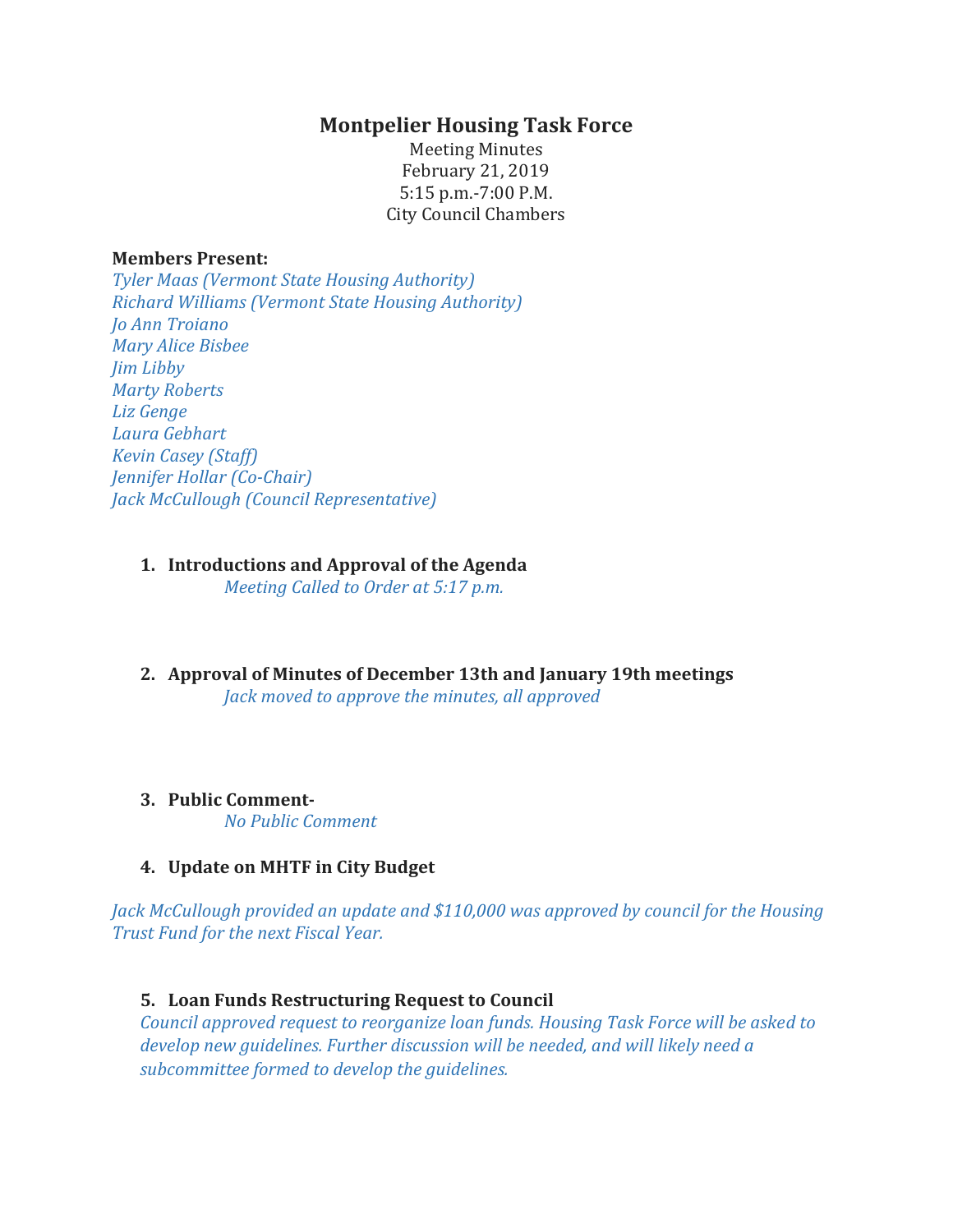### **6. Proposed Fair Housing Language for Trust Fund Guidelines**

**Proposed Amendments to Housing Trust Fund Guidelines to incorporate antidiscrimination/fair housing language (sent via email to HTF members prior to meeting):** 

#### **Amend Goals Section 101 (a) to add:**

"Address disparities in housing opportunity and promote inclusive and welcoming neighborhoods."

### **Amend Definitions Section 102 to add:**

"**Protected classes:** Protected classes are defined by the federal Fair Housing Act as those classes of individuals protected from discrimination in housing-related transactions, including advertising, based on race, color, religion, national origin, sex, disability, and familial status. Additional protections under Vermont law are based on age, marital status, sexual orientation, gender identity, and receipt of public assistance."

### **Amend Priorities for Funding Section 106 to add an 8th priority:**

"Projects that increase housing opportunities for those in federally and state defined "protected classes" and that foster inclusive and affordable communities."

*Liz Genge asked that the Housing Task Force consider language on how we address "disparities in housing". She offered a suggestion. Jim was concerned that it would be difficult to enforce. Because it would require further discussion and because Polly was not able to attend and she was the author of the suggested language, Jen suggested the Task Force push this item to a future meeting when Polly can attend.* 

# **7. Energy Standards and Proposed Charter Change**

*In interests of time and because there were guests to discuss the ADU program, Jen requested that this issue be addressed at another meeting.* 

## **8. Accessory Dwelling Units Pilot Program**

*Tyler Maas of VSHA presented the concept of the Montpelier Accessory Dwelling Program (MADUP). The proposed pilot program is based on the work of Byron Stookey who started the program through the Brattleboro Area Affordable Housing (BAAH). The program in Brattleboro has created more than 50 units using only volunteers. Tyler has been volunteering his services to this program for the past 5 years.*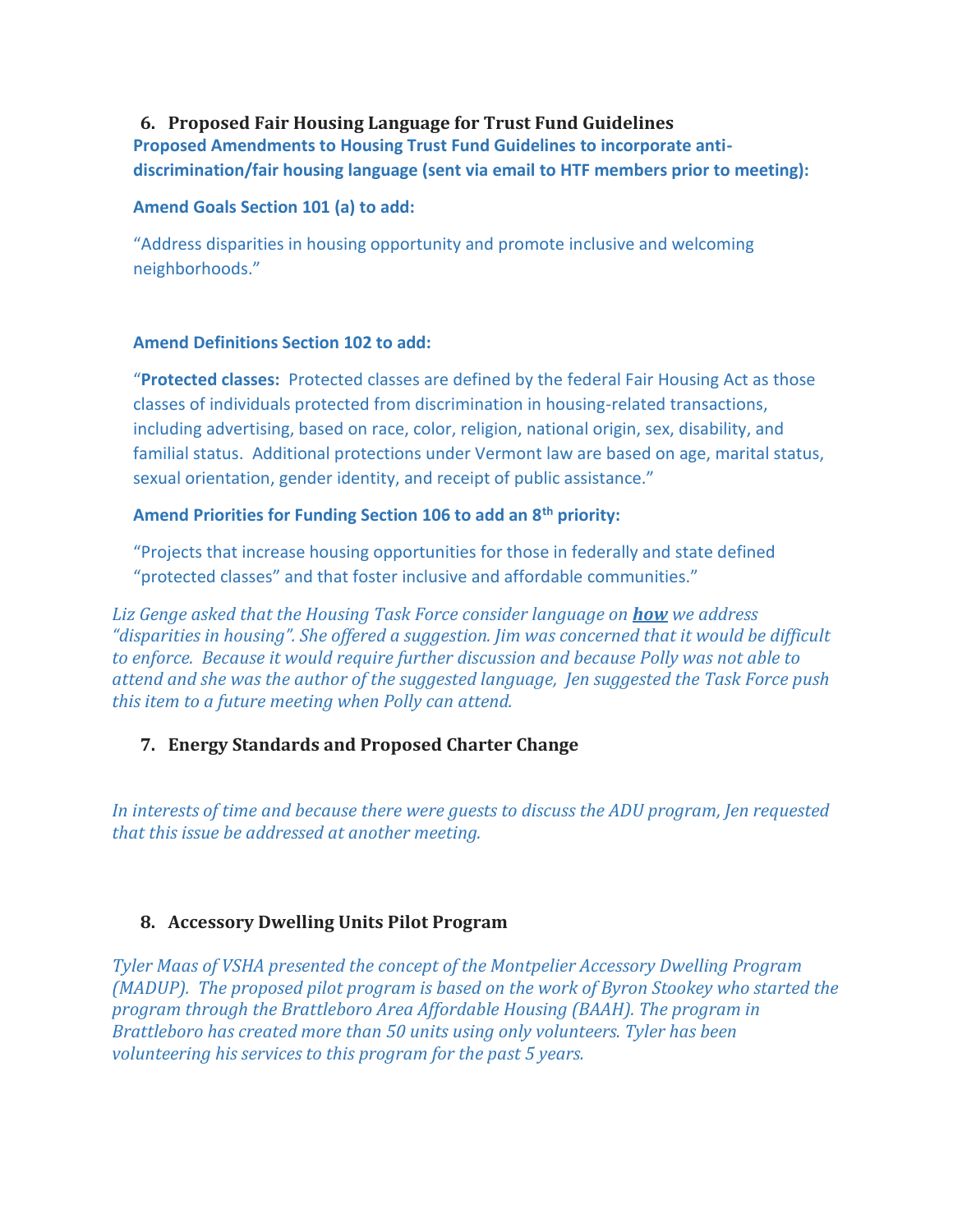*The City will sponsor an application to the Vermont Community Development Programs (VCDP) for Community Development Block Grant Funds (CDBG) to fund the program whose project goal is to assist homeowners in adding ADU's to their homes. The homeowners will be assisted in the form of a grant which will reimburse the homeowner up to \$30,000 upon completion of the ADU. In order to qualify either the homeowner or the tenant must be income eligible (under 80% AMI), and the unit must be affordable for at least 5 years.* 

*VSHA Executive Director Richard Williams mentions that in the interest of full disclosure Jo Ann Troiano is on the board of VSHA.*

*Mr. Williams also mentioned that VSHA is very supportive of the creation of the ADU pilot program and it is redirecting an existing Revolving Loan Fund (identified as former "enable" funds). VSHA is committing \$100,000 to the creation of the program.*

*Kevin mentioned that the City will utilize \$50,000 from its existing RLF toward the program. This is possible now that the council has authorized the reorganization of the revolving loan funds. This program is similar to Montpelier's One More Home Program except that it will have a larger award* 

*Jack asked about the total budget (\$532,000) and how many units will be created with the pilot program. Tyler mentioned that in the interests of the grant that we will achieve 10 units over the 2 year pilot program.* 

*Jim asked about where staffing is located for the program? Tyler mentioned that this was one of reasons that Montpelier was selected for the pilot. VSHA is located on Prospect Street in Montpelier and this will allow VSHA staff and/or program director to closely monitor the program and provide the technical support critical to manage a successful program.* 

*Jo asked what changes will be needed to make sure the program is successful and not a repeat of the One More Home program. Kevin mentioned that his understanding of why the 2007- 2008 program was unsuccessful was that the award was too small to make it attractive to add an affordable unit on to a home. The previous award was only \$4500, and this was ostensibly to offset the cost of a sprinkler system. This new program will be tailored to make sure that administrative barriers and program guidelines will not be overly cumbersome for the homeowner.* 

*It was noted that staff capacity will be needed for the program to be successful and that this proposal provides that capacity by Tyler through VSHA.* 

*Jen asked if the there would be sufficient funds from the loan program restructuring to also support the Franklin Square Condominium restructuring proposal, when it is submitted to the City. Kevin confirmed that there was.*

*Jim Libby made a motion that the Housing Task Force is supportive of the CDBG application to VCDP. Jo Ann seconded and the motion passed unanimously. The Task Force further agreed*